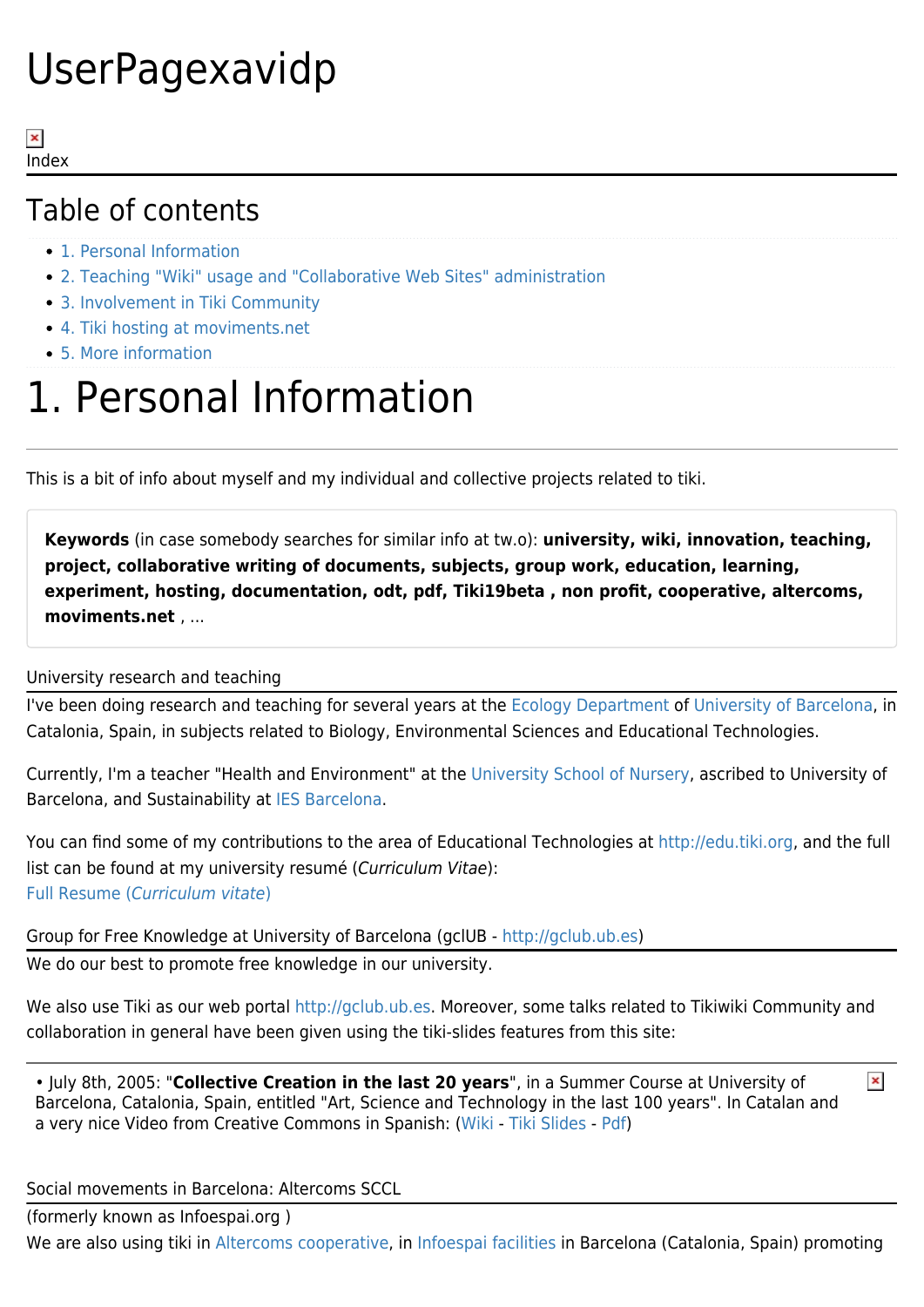sharing resources related to information among individuals and collectives that work for the Social Change. We use Tiki as our main platform for collaborative asinchronous and distant work. See it in action at <http://www.moviments.net>

We also hold free courses (thanks to funding from the local administration) of computer tools mostly using free software:

- GNU/Linux (Debian, Ubuntu, Linkat / Open Suse ...),
- Collaborative writing over Internet using Wikis,
- Content Management Systems
	- Tikiwiki
	- Drupal,
	- o Joomla,
	- CMS Made Simple
- edition of digital image (Gimp)
- interactive tutorials (Wink)
- Web sites to support Exchange Markets (e.g. <http://intercanvis.net>),
- mapping

More information at: <http://moviments.net/cursos>

#### Catalan l10n of tiki

Translation of Tiki 1.9.11 is finished (100%)  $\overline{x}$ , and we are working hard to push 1.10 forward from 80% onwards, thanks to the cooperation within [http::/intercanvis.net.](http::/intercanvis.net)

Drop us a line at: xavi at moviments.net to contribute (ànims que amb el teu ajut ho acabarem, que ja falta poc!).

#### Participation at <http://edu.tiki.org>

I joined edu.tw.o in 2003 to work as admin with Francis Steen. We are seeking other people to enhance Tikiwiki usage in the educational context, beyond AulaWiki Mod. More information:<http://edu.tiki.org>

#### Participation at <http://wiki-translation.com>

After the Wikisym 2007 meeting, a new project called Wiki-Translation was born to promote enhancements on the way communities translate content within wiki engines. I've been helping a bit on that project since then.... <http://wiki-translation.com>

Participation at "Babel Wiki '08: Workshop on Cross-Lingual Collaboration" (Wikisym 2008)

Sébastien Paquet, Alain Désilets and Xavier de Pedro are putting together a workshop for [WikiSym](http://wikisym.org) 2008, on the topic of Cross-Lingual Collaboration:

#### <http://wiki-translation.com/BabelWiki>

This will be held under the auspices of the WikiSym 2008 September 8-10, 2008, Porto, Portugal In-cooperation with ACM SIGWEB \* ACM-DL Archived More information: <http://wikisym.org>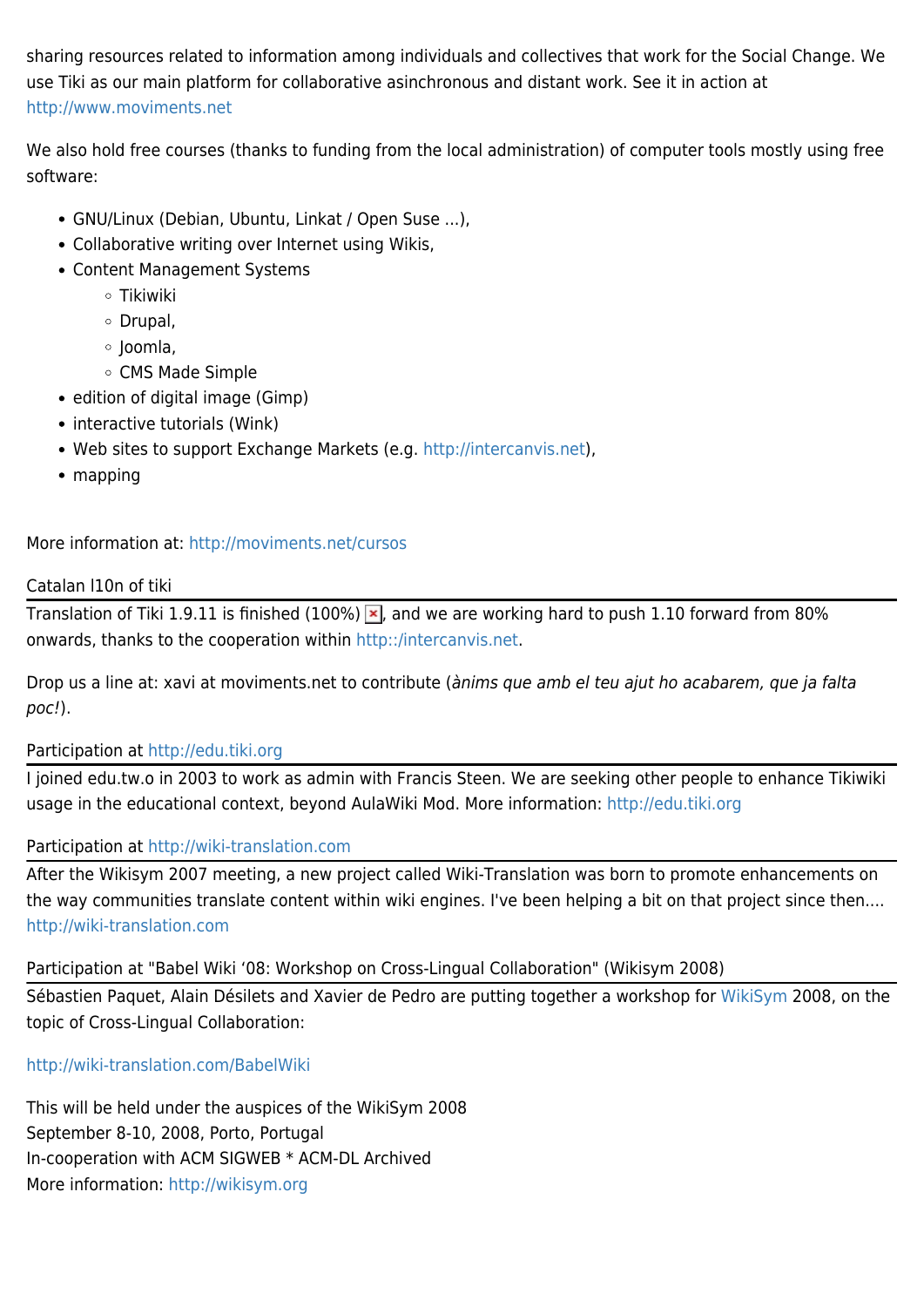### 2. Teaching "Wiki" usage and "Collaborative Web Sites" administration

I've been engaged in the last years in teaching Wiki usage and also teaching how to administer collaborative web sites, such the ones based on Tikiwiki CMS/Groupware.

More information can be found here: OpenTikiWikiTraining

And in the portal sites I used to support my teaching: 2004: <http://uniwiki.ourproject.org> 2005: <http://gclub.cursos.ourproject.org> 2006-2008:<http://moviments.net/cursos>

Latest notes:

- <http://moviments.net/cursos/Wiki-Apunts> (html, pdf, 80+ pages, mostly Catalan)
- <http://moviments.net/cursos/AT>(html, pdf and odt, 200+ pages, Catalan)

I've also taught related courses on using collaborative tools from free software for teaching and learning environments (in Spanish, held at university of Lleida, in Catalonia, Spain: [http://gclub.ub.es/hcl\)](http://gclub.ub.es/hcl)

Other courses might be prepared upon request.

# 3. Involvement in Tiki Community

Even if I'm listed (as xavidp) in [http://cvs.tiki.org,](http://cvs.tiki.org) I'm not a php coder, but I contribute with translation, and eventually, some very small hacks or fixes (if I get the clue how to solve easy things). I used to code in fortran for marine ecology research, but that was all and some years ago.

I'm mostly involved in:

- writing at the forums (from time to time, when I find time to help other people)
- bug and wishes reporting at<http://dev.tiki.org/tracker5>
- documenting at <http://doc.tiki.org> (I seem to be at the [Editorial board](http://doc.tiki.org/Editorial%20board) lately...). I helped a bit to produce [Tiki19beta.pdf](http://doc.tiki.org/Tiki19beta.pdf) from its .odt corresponding file, filled with content from the [Documentation](http://doc.tiki.org/Documentation) structure.
- I've been [recently nominated](http://info.tiki.org/art25) to join the Tikiwiki Admin Group (TAG): Oups  $\blacktriangleright$ , such responsibility...

### 4. Tiki hosting at moviments.net

At moviments.net (our own hosting at Altercoms non-profit cooperative in Catalonia (Spain) we offer hosting of web sites, including Tikiwiki, of course.  $\mathbf{x}$ .